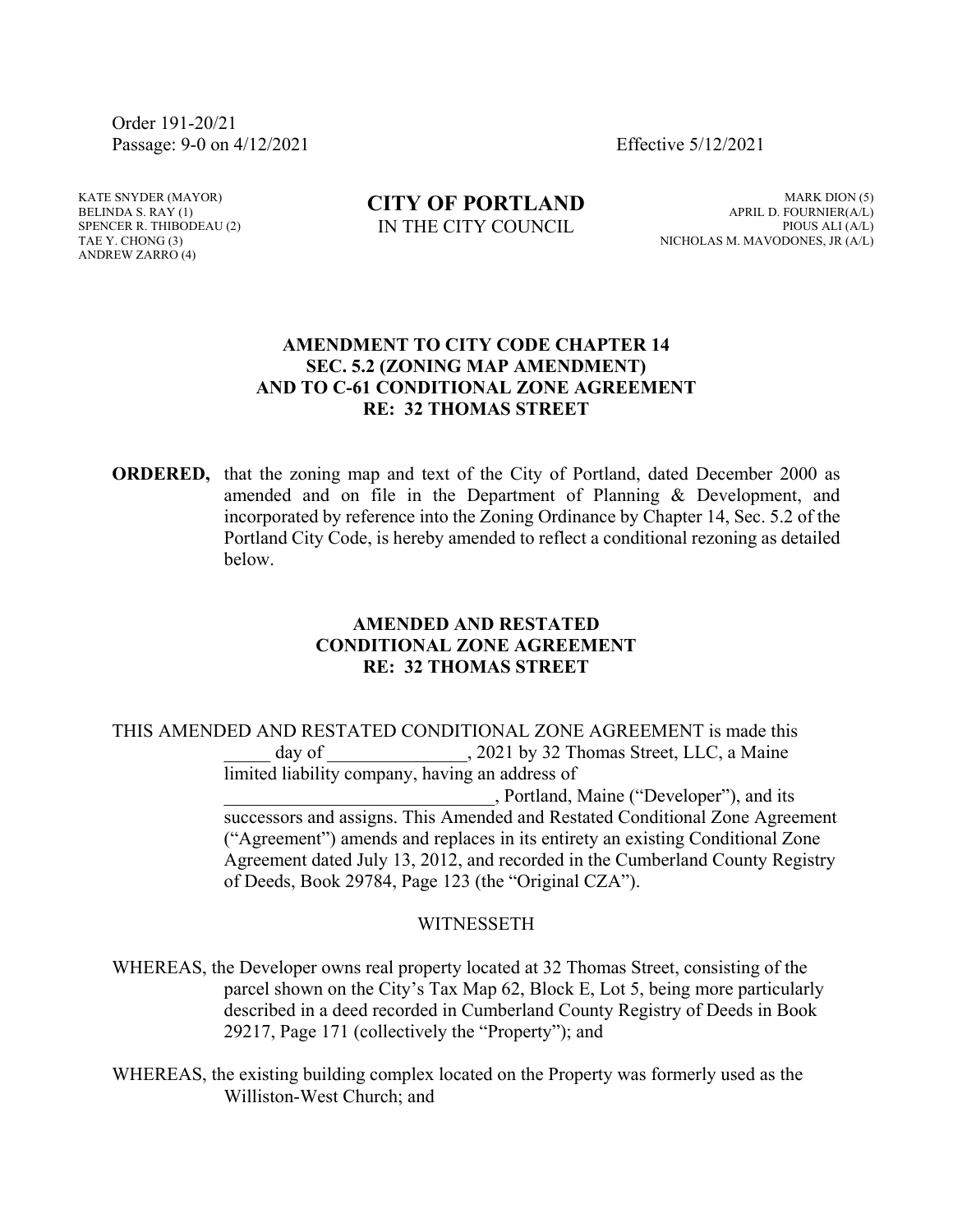- WHEREAS, the building complex located on the Property is comprised of two principal portions, the former sanctuary and the former parish house; and
- WHEREAS, the Property, located within the West End Historic District, is currently zoned R-4 Residential; and
- WHEREAS, the building complex is listed in the National Register of Historic Places, the sanctuary is a designated local landmark as defined by Article 17 of the Portland City Code and the Parish house is a contributing structure within the West End Historic District under Article 17; and
- WHEREAS, the former sanctuary and the former parish hall are important large-scale nonresidential historic structures that were designed by noted architects Francis Fassett and John Calvin Stevens respectively; and
- WHEREAS, the building complex significantly contributes to the architectural fabric of the neighborhood and distinctive sense of place that defines Portland and therefore requires special consideration with regard to its rehabilitation and preservation; and
- WHEREAS, historically appropriate and neighborhood compatible adaptive re-use of historic religious structures is often challenging, and reasonable use flexibility may enable economically viable rehabilitation and productive use of such buildings for their long-term preservation; and
- WHEREAS, the Property is currently improved with 5 residential units in the former parish hall, and Developer proposes to create up to an additional 6 units in the building complex and make other improvements and modifications as contemplated in this Agreement; and
- WHEREAS to create this additional number of units the current R-4 zoning requirement of 3,000 square feet of land area per dwelling unit needs to be modified pursuant to and using this Agreement to 1,500 square feet per dwelling unit; and
- WHEREAS, the Portland City Council previously re-zoned the Property pursuant to the "Original CZA" or C-61 by Order 214-11/12 approved on June 18, 2012; and
- WHEREAS, the underlying R-4 zoning and the Original CZA have dimensional requirements that the existing building complex does not meet, but is lawfully nonconforming, and may require additional setback modifications to accommodate minor exterior modifications; and
- WHEREAS, the Developer has requested a rezoning in the form of an Amended and Restated Conditional Zone Agreement for the Property in order to permit the proposed residential development of the Property which will facilitate funding the comprehensive rehabilitation and long-term maintenance of the historic structures; and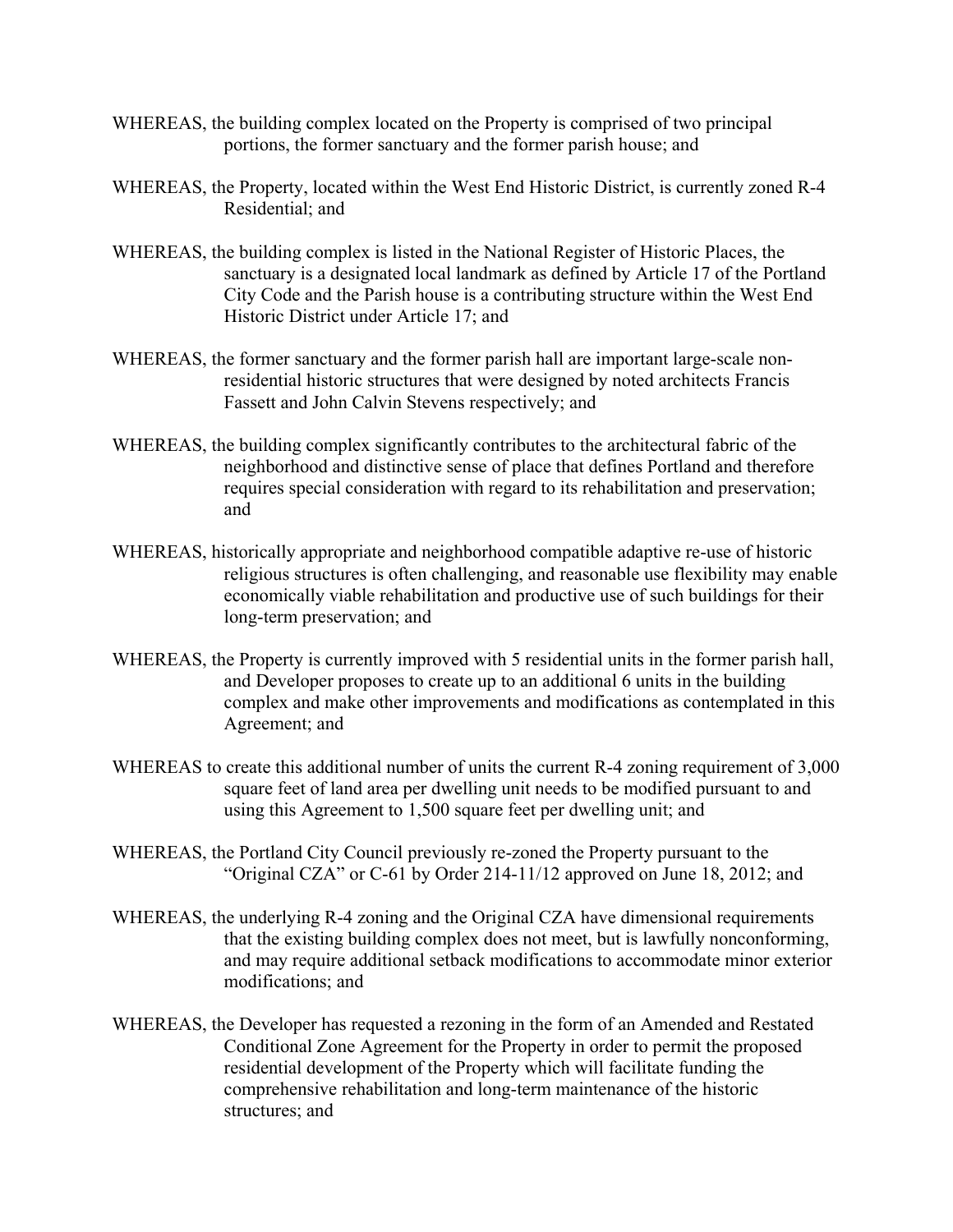- WHEREAS, the Planning Board, after notice and hearing and due deliberation thereon, recommend the rezoning of the Property as aforesaid, subject, however, to certain conditions contained in this Agreement; and
- WHEREAS, the City, by and through the Portland City Council, pursuant to 30-A M.R.S.A. § 4352(8) and §§5.3-4 of the Code, after notice, hearing and due deliberation thereon, has determined that because of the unique and historical nature of the Property, the proposed development:
	- •Contributes a desirable, unique type of housing to the peninsula stock;

•Promotes sustainability by allowing for rehabilitation of an existing historic building to provide new housing development consistent with the medium and high density urban residential development pattern typically found on the peninsula;

•Makes improvements to below-grade infrastructure, including parking, to accommodate new growth;

•Accommodates well-designed density, which is integral to healthy, walkable city neighborhoods; and therefore it is necessary and appropriate to impose, by agreement, the conditions and restrictions set forth herein, in order to insure that said rezoning is consistent with the City's comprehensive land use plan; and

- WHEREAS, the Portland City Council has on April 12, 2021 approved this Agreement in its entirety, by City Council Order 191-20/21, a true copy of which is attached hereto as an attachment 1 (the "Order");
- NOW, THEREFORE, in consideration of the rezoning, the Developer covenants and agrees as follows:

1. Pursuant to the Order, the City shall amend the Zoning Map of the City of Portland, Dated September, 2000 (as amended from time to time and on file in the Department of Planning and Urban Development, and incorporated by reference into the Zoning Ordinance by §1.2 of the Code) by adopting the map change amendment shown below to zone the Property conditional R-4, subject to the conditions contained below.

If this Agreement is not recorded within sixty (60) days after the effective date of the City Council's approval of the Order, then the conditional rezoning shall become null and void and the zoning of the Property shall revert to the underlying R-4 zone, but shall remain subject to and with the benefit of the Original CZA.

- 2. Permitted uses:
- a. All uses allowed in the R-4 Zone, as adjusted, modified or limited herein.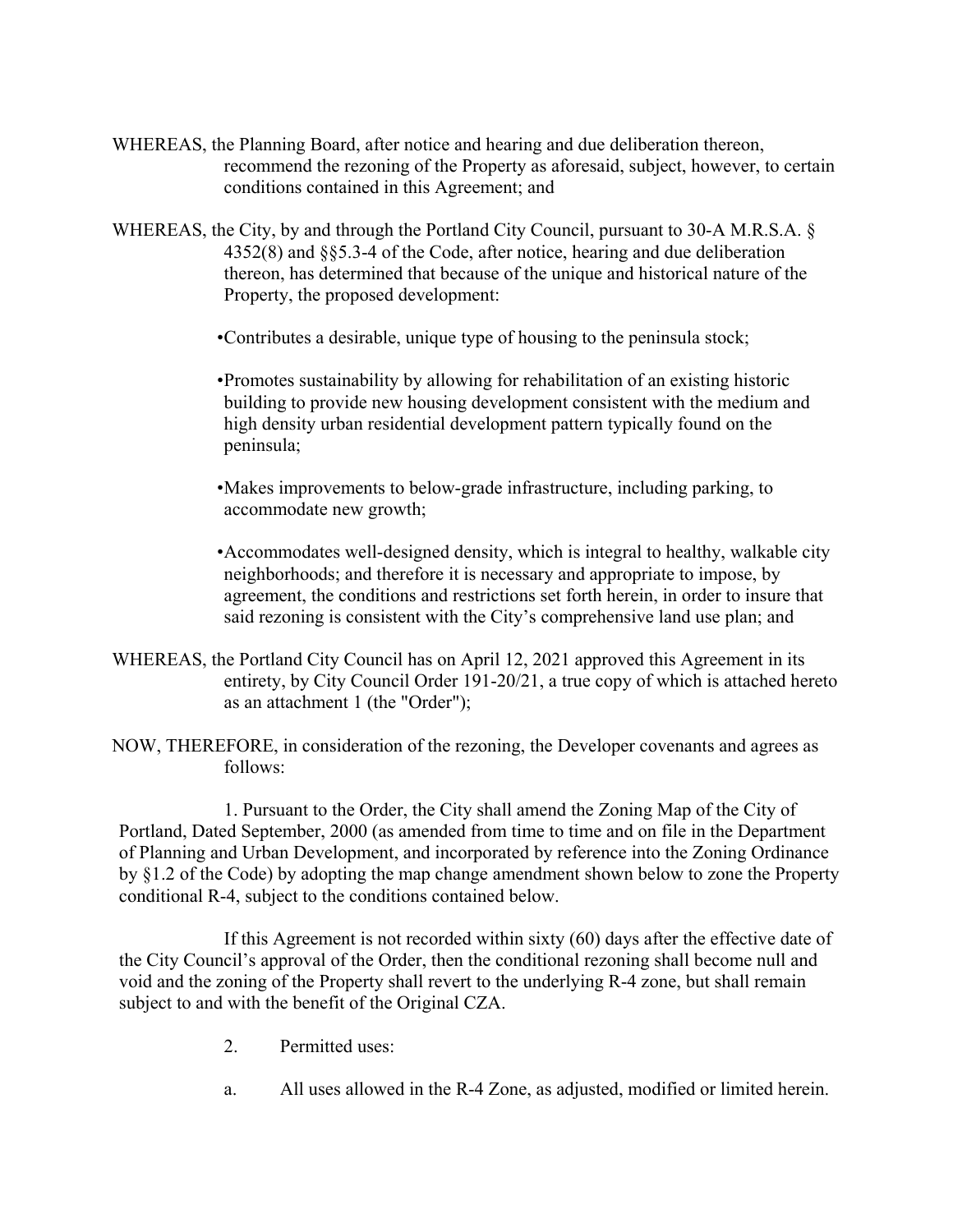b. Modifications and limitations: The existing land area requirement of 3,000 square feet per dwelling unit shall be reduced for the Property to a minimum of

i. One thousand five hundred (1,500) square feet of land area per dwelling unit;

ii. On-site parking shall be required as specified in Article 19 (off-street parking) of the Land Use Code, for the combined uses of the site;

iii. The project shall be subject to Article 14 (site plan) of the Land Use Code for site plan review and approval and the following additional standards:

- 1. Any addition or exterior alterations such as façade materials, building form, and roof pitch shall be designed to be compatible with the architectural style of the existing structures;
- 2. The scale and surface area of parking, driveways, car lifts, mechanical car parking systems, or car parking structures, and paved areas shall be arranged and landscaped to be compatible in size and scale with the neighboring properties in the area and where feasible to properly screen vehicles from adjacent properties and streets; and
- 3. Pre-existing dimensions of the structure existing as of January 1, 1984 shall be considered conforming. Existing setbacks may be further reduced by up to three (3) feet, or 50%, whichever is less, to accommodate minor exterior modifications.

iv. Use of the former sanctuary as a community hall as set forth in § Table 6- Aof the Code is prohibited;

v. No part of the Property shall be used as a bed and breakfast, hotel, treatment facility, congregate care facility, office, or commercial or business enterprise, excepting a home occupation as currently permitted in §Table 6-A.

3. Any increase in the volume or footprint of either the parish house or the sanctuary shall be prohibited, except as necessary to accommodate any improvements, such as ramps or stairs, required in order for the Property to comply with the American With Disabilities Act, Maine Human Rights Act, or similar laws, ordinances or regulations governing access for the disabled.

4. The provisions of this Agreement are intended to replace and/or supersede the associated provisions of the underlying R-4 zone and the Original CZA. As stated above, to the extent not otherwise altered or limited herein, the zoning requirements for the R-4 zone shall otherwise apply to the Property.